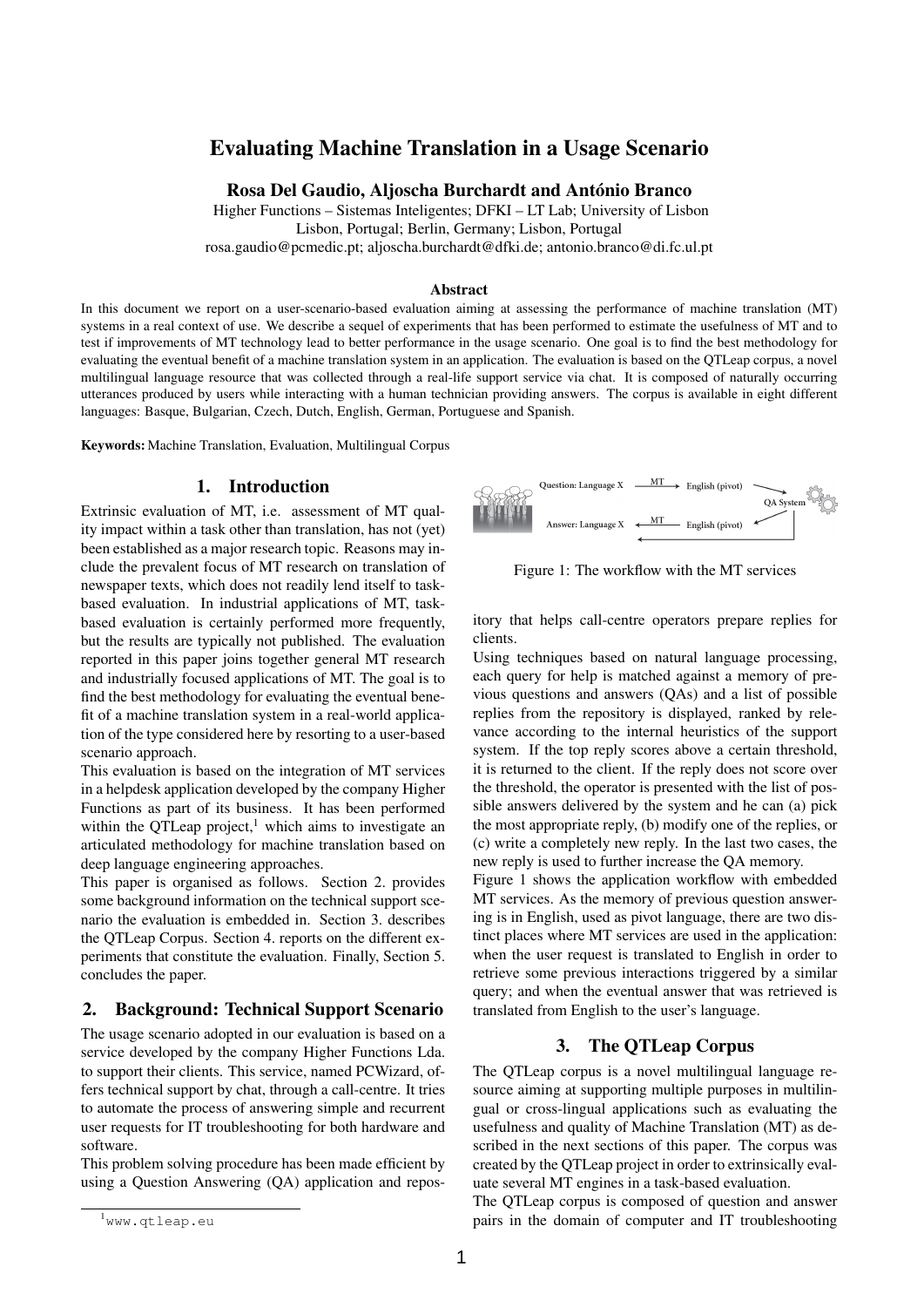for both hardware and software. This corpus was collected through the PcWizard application, described in the previous Section.

While the original corpus was in Portuguese, professional translators have been contracted to produce a parallel corpus. The Portuguese corpus was first translated into English serving as the pivot language. The obtained English corpus was then translated into all the other languages addressed in the project. The actual corpus is available in eight different languages, namely Basque, Bulgarian, Czech, Dutch, English, German, Portuguese and Spanish (Rosa Del Gaudio, 2015).

This kind of corpus is not very common, as most research is based on corpora using data sets composed by published texts, such as journal or books, or transcription of oral conversations. Furthermore, corpora with interrogatives are extremely rare, and most of them contain interrogatives that are artificially produced by manipulation over sentences that were originally declarative ones. The multilinguality of this corpus adds also to its importance.

In the last years, some corpora were collected composed by chat conversations over the internet. These corpora typically contain informal conversations about personal topics (Forsyth and Martell, 2007). Other corpora are more focused on technical issues such as the LINUX corpus (Elsner and Charniak, 2010), the IPHONE/PHYSICS/PYTHON corpus (Adams, 2008) and the Ubuntu chat corpus (Uthus and Aha, 2013).

These corpora differ from the one presented here as they include large amounts of utterances produce under social interaction, although the chats used as sources for these corpora were initially intended only for technical support. In all the referred corpora, the conversation threads involve several participants using an informal register. In almost all the cases (except for the Ubuntu corpus) the language addressed in these corpora is limited to English.

The corpus was collected selecting the data contained in the database of the PcWizard application, where all the interactions with the clients are saved. Interactions that better support the automatic QA module were selected. For this reason, only interactions composed by one question and the respective answer were included in the corpus.

### 3.1. Corpus Description

The QTLeap corpus is composed of 4000 question and answer pairs. It is characterized by short sentences, usually a request of help followed by an answer, and each conversation thread involves only two persons, the user and the operator. Some Portuguese examples with the English translations are provided below:

Question-PT Qual é a norma wireless mais recente?

Question-EN What is the latest wireless standard?

Answer-PT A norma mais recente é a norma N

Answer-EN The latest standard is the norm N

Question-PT Para ter internet em pontos afastados da casa recomendam PLC ou Repeater?

- Question-EN In order to have internet all around the house, do you recommend PLC or Repeater?
- Answer-PT A ligação através de PLC é mais estável e consoante a marca e modelo tem a possibilidade de também emitir rede sem fios. No entanto o repeater pode servir o propósito e ser uma solução mais económica.
- Answer-EN The connection via PLC is more stable and depending on the brand and model it can also transmit wireless network. However, the repeater can reach the goal and it is a more economical solution.

This real-world corpus contains naturally occurring utterances and thus exhibits some characteristics of spoken language. The request for help is often a well-formed question or a declarative sentence reporting a problem, but in a relevant number of cases, the question is not grammatically correct, presenting problems with coordination, missing verbs, etc. In some cases, the request is composed only of a list of key words. This kind of utterance is representative of informal communication via chats. A somewhat more formal register characterizes the answers, as they are produced by well-trained operators and they need to be very precise and concise in order to clarify the user request and to not generate more doubts.

The professional translators were instructed to keep the informal register when translating from Portuguese to English, and from English to other languages, but to be as precise as possible regarding terminology.<sup>2</sup> We aimed to obtain a translation as closely as possible to the original language, but that still sounds natural to a native speaker of the target language.

On purpose, we have restrained from taking corrective actions to leave the character of the corpus intact. Yet, inspection has shown that even the answers contain several errors, such as, e.g., inconsistent use of terminology across answers, missing punctuation, or examples of "spoken style" such as enumeration of steps to be performed. For example, the answer below ends on three dots instead of a full-stop and a white-space is missing before the  $>$  symbol. This has been left unedited and has mostly been preserved also in the translations, e.g. into German.

Answer-PT Click File > Open...

Answer-DE Klicken Sie auf Datei > Öffnen ...

Table 1 provides some corpus statistics.

|                               | <b>Ouestions</b> | <b>Answers</b> | <b>Total</b> |
|-------------------------------|------------------|----------------|--------------|
| Tokens                        | 50905            | 88536          | 139441       |
| <b>Sentences</b>              | 4031             | 5919           | 9959         |
| <b>Tokens/Sentences</b>       | 12.6             | 15             | 14           |
| <b>Sentences/Interactions</b> |                  | 1.5            | 2.5          |

Table 1: Statistics (for English)

<sup>&</sup>lt;sup>2</sup>No reference terminology was available for this newly created resource and it was beyond the aim and capacity of the project to create such a resource for all languages and the wide range of products/services covered.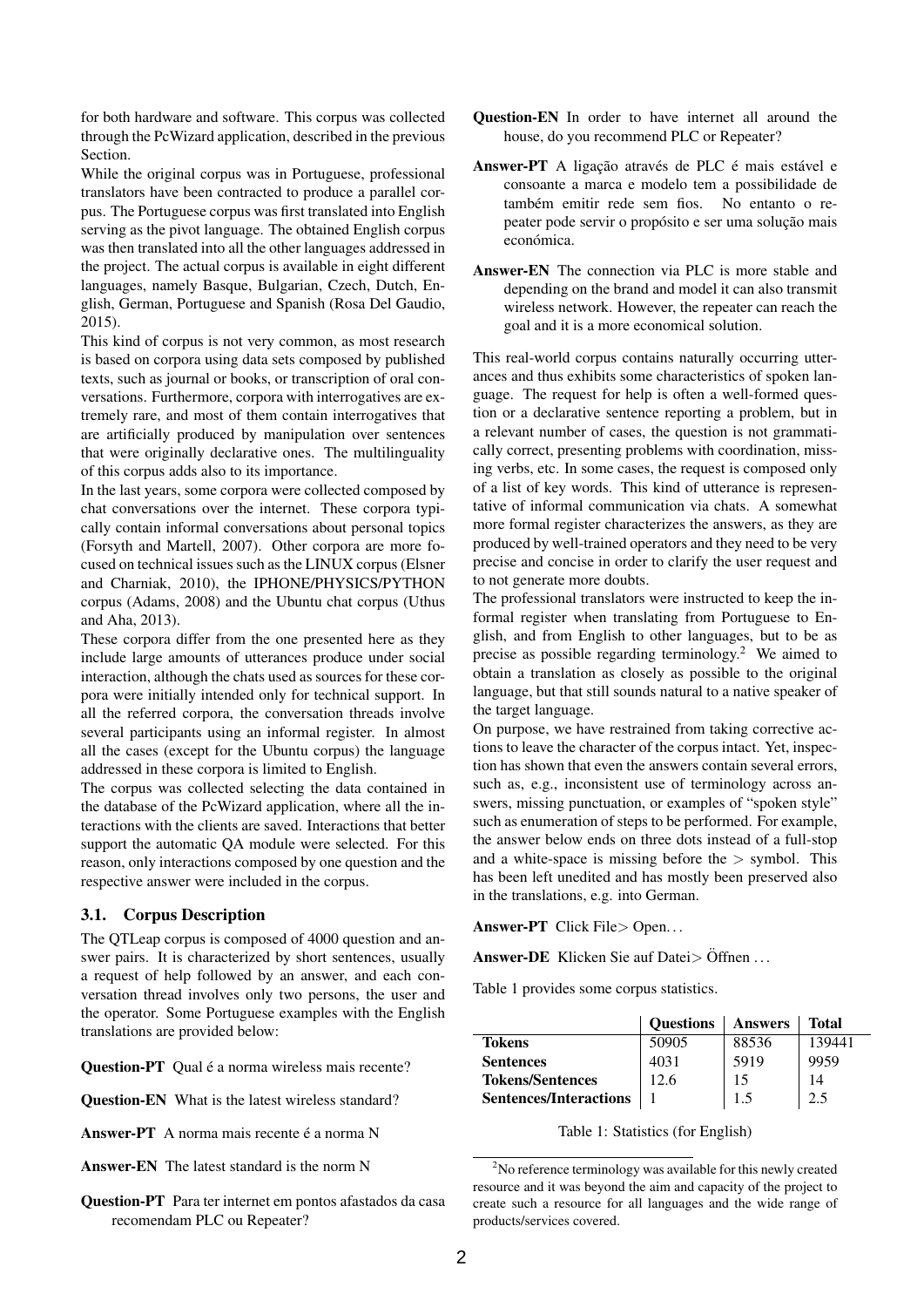### 3.2. License and distribution

The QTLeap corpus is available from META-SHARE<sup>3</sup> (see Figure 2). The type of license is Academic - Non Commercial Use, Attribution, Share Alike. It is parallel and includes all project languages Basque, Bulgarian, Czech, Dutch, English, German, Portuguese and Spanish. The current version is v1.1.

For each language the corpus is composed by two plain text files, one listing all the questions and the other listing all the answers. The two files are aligned, this means that the query in the first line of the file containing all the questions corresponds to the reply in the first line of the file containing all the answers. This correspondence holds along the different languages.

| <b>QTLeap Corpus</b>                                                                        |                                                                                                                   | 204                                                                                                                                                                                                                                                                                                                                                                                                                               |
|---------------------------------------------------------------------------------------------|-------------------------------------------------------------------------------------------------------------------|-----------------------------------------------------------------------------------------------------------------------------------------------------------------------------------------------------------------------------------------------------------------------------------------------------------------------------------------------------------------------------------------------------------------------------------|
| utterances produced by users while interacting with a service.<br>« Back<br><b>Download</b> | composed by one question and the respective answer were included in the corpus. Read Less<br><b>Edit Resource</b> | The QTLeap corpus is composed by 4000 question and answer pairs in the domain of computer and IT troubleshooting for both hardware and<br>software. This material was collected using a support service via chat, this implies that the corpus is composed by naturally occurring<br>The corous was collected selecting the data contained in a database where all the interactions with the clients are saved. Only interactions |
|                                                                                             | text <sup>1</sup>                                                                                                 |                                                                                                                                                                                                                                                                                                                                                                                                                                   |
| <b>Distribution</b>                                                                         | <b>Multilingual text corpus</b>                                                                                   | <b>Resource Creation</b>                                                                                                                                                                                                                                                                                                                                                                                                          |
| <b>Availability</b>                                                                         | Languages                                                                                                         | Creation started: 02/01/2014                                                                                                                                                                                                                                                                                                                                                                                                      |
| Available - Restricted Use                                                                  | Spanish; Castilian                                                                                                | <b>Funding Project</b>                                                                                                                                                                                                                                                                                                                                                                                                            |
| Licence                                                                                     | Language Script: UTF-8                                                                                            | <b>OTLeap</b>                                                                                                                                                                                                                                                                                                                                                                                                                     |
| $CC - BY - MC - SA$                                                                         | Czech                                                                                                             | URL: http://qtleap.eu                                                                                                                                                                                                                                                                                                                                                                                                             |
| Restrictions: Academic - Non Commercial                                                     | Language Script: UTF-8                                                                                            | <b>Funding Type: Eu Funds</b>                                                                                                                                                                                                                                                                                                                                                                                                     |
| Use, Attribution, Share Alike<br><b>Distribution Access/Medium:</b>                         | <b>Dutch: Flemish</b>                                                                                             | <b>Metadata</b>                                                                                                                                                                                                                                                                                                                                                                                                                   |
| Downloadable                                                                                | Language Script: UTF-8                                                                                            | Created: 04/23/2015                                                                                                                                                                                                                                                                                                                                                                                                               |
| <b>Contact Person</b>                                                                       | <b>English</b>                                                                                                    | Last Updated: 05/07/2015                                                                                                                                                                                                                                                                                                                                                                                                          |
| <b>Rosa Del Gaudio ALI</b>                                                                  | Language Script: UTF-8                                                                                            | Metadata Creator                                                                                                                                                                                                                                                                                                                                                                                                                  |
|                                                                                             | Portuguese                                                                                                        | <b>Rosa Del Gaudio (RE)</b>                                                                                                                                                                                                                                                                                                                                                                                                       |
|                                                                                             | Language Script: UTF-8                                                                                            |                                                                                                                                                                                                                                                                                                                                                                                                                                   |
|                                                                                             | <b>Bulgarian</b>                                                                                                  |                                                                                                                                                                                                                                                                                                                                                                                                                                   |
|                                                                                             | Language Script: UTF-8                                                                                            |                                                                                                                                                                                                                                                                                                                                                                                                                                   |
|                                                                                             | <b>Basque</b>                                                                                                     |                                                                                                                                                                                                                                                                                                                                                                                                                                   |
|                                                                                             | <b>Language Script: UTF-8</b>                                                                                     |                                                                                                                                                                                                                                                                                                                                                                                                                                   |
|                                                                                             | German                                                                                                            |                                                                                                                                                                                                                                                                                                                                                                                                                                   |
|                                                                                             | Language Script: UTF-8                                                                                            |                                                                                                                                                                                                                                                                                                                                                                                                                                   |
|                                                                                             | <b>Linguality</b>                                                                                                 |                                                                                                                                                                                                                                                                                                                                                                                                                                   |
|                                                                                             | <b>Linguality type: Multilingual</b>                                                                              |                                                                                                                                                                                                                                                                                                                                                                                                                                   |
|                                                                                             | Multi-linguality type: Parallel                                                                                   |                                                                                                                                                                                                                                                                                                                                                                                                                                   |

Figure 2: The QTLeap Corpus on META-SHARE.

# 4. Experiments and Results

In general, the focus of this evaluation is to assess the added value of the translations in terms of their impact on the performance of the QA helpdesk in a multilingual environment. The main goals are to i) assess the eventual benefit of the MT services on the application, ii) find out to what extent the inclusion of MT can generate business opportunities, iii) set a baseline that makes it possible to see if future improvements of the MT technology lead to better performance in the usage scenario, and iv) taking into account the lessons learned with this exercise in view of coming up with a sound and viable methodology for extrinsic evaluation of MT.

All the four experiments reported below were carried out in a controlled setting in order to avoid dealing with different variables that interfere with the real objective of this evaluation. All the seven languages supported by the QTLeap corpus were tested.

The first experiment focuses on evaluating how the translation affects the answer retrieval component of the question and answer (QA) algorithm.

The remaining experiments focuses on outbound translation to evaluate to what extent it delivers a clear and understandable answer to final customers without the intervention of a human operator.

For Experiment  $2 - 4$ , evaluators were recruited by project partners on a voluntary basis. Where possible, expert users were avoided as evaluators in order to simulate the typical usage of the PCWizard application by average laypersons to which it is directed. In fact, the volunteer evaluators generally presented a low or medium knowledge of the specific subject in question (around 80% of the times). This level of knowledge is typical of real customers of the PcMedic Wizard application and makes the results of the evaluation extensible to the real situation. In these three experiments, 100 question/answer-pairs have been evaluated, each by at least two human volunteers.

### 4.1. Experiment 1: Estimating the impact on the QA algorithm

The main idea of this experiment is to compare the results obtained when an original English question triggers the QA system with the results obtained when the questions are the result of the (intermediary) translation by the MT engine from a different language. That is, when English is acting as the pivot language for accessing the information encoded in the QA repository. This experiment was carried out automatically, without the intervention of human evaluators. A sample of the QTLeap corpus composed of 1000 interactions was selected for this experiment.

### 4.1.1. Setup

The QA system produces a list of candidate answers with a confidence score ranging between 1 and 100. 100 means that the QA search module is quite sure that the answer is correct for a given question. This score represents the confidence of the algorithm in monolingual answer retrieval. If the score is above 95 the answer is directly presented to the final user without the intervention of the human operator. When the score lies between 75 and 94, the answer is sent to the operator that can accept or modify it before sending it to the final user. The precise scoring algorithm is kept internal by HF company.

As the pivot language in the QA system is English and the heuristic is tuned to work with this language, the percentage of answers obtained to our test set in English represents the upper bound of the actual system.

Translations from the other project languages into English are produced using Moses SMT engines.<sup>4</sup>

### 4.1.2. Results

Table 2 shows the percentage of how many questions the QA algorithm is able to find a candidate answer for within a certain confidence score interval.

In general, when no translation is used, the English QA system can automatically answer a question without human intervention in 60% of the cases. In 34% it provides help for

<sup>4</sup>More information on the Moses engines can be found in the public project Deliverable D2.2: http: //qtleap.eu/wp-content/uploads/2015/06/ QTLEAP-2015-D2.2.pdf.

<sup>3</sup> http://metashare.metanet4u.eu/go2/qtleapcorpus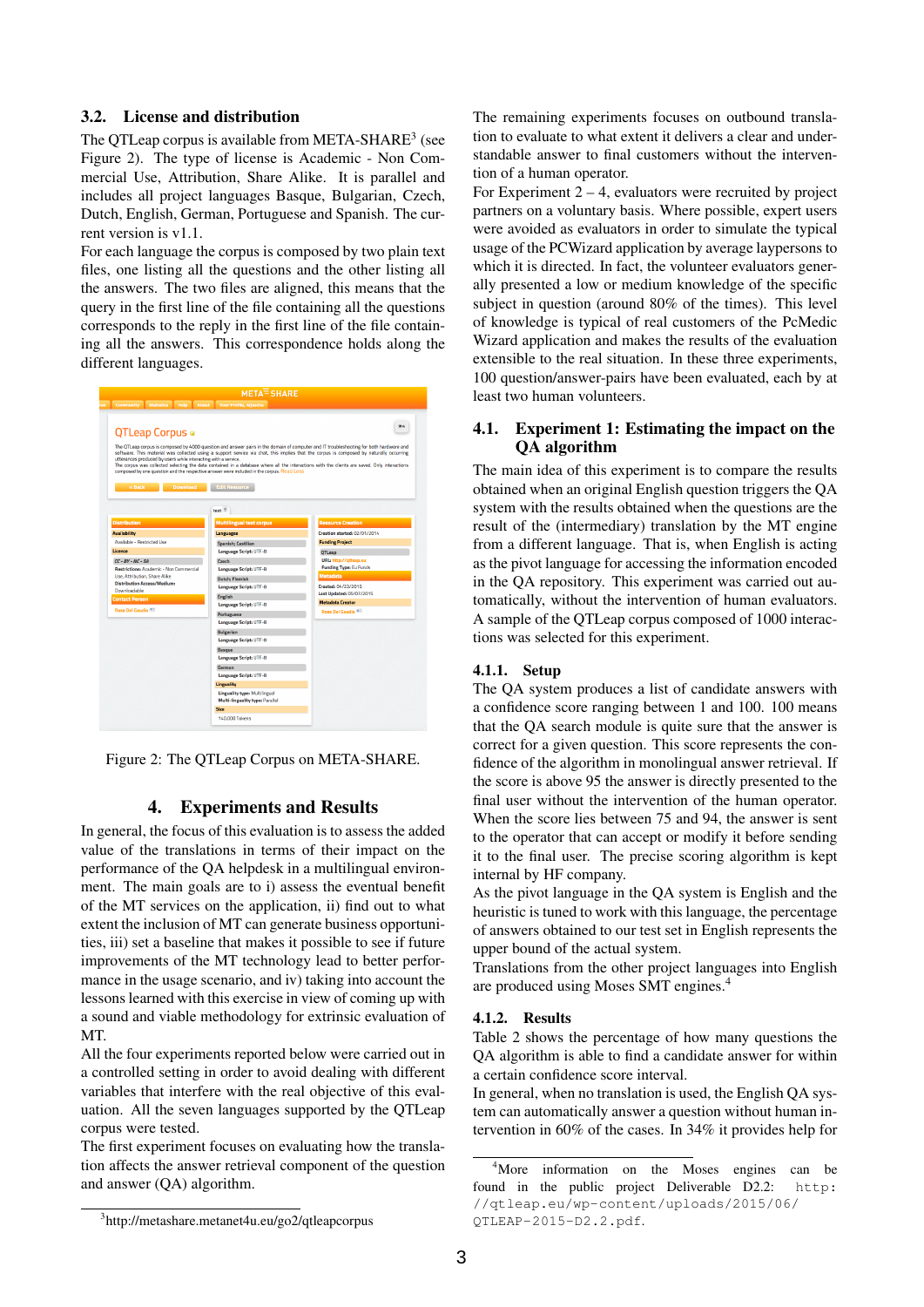| <b>Score</b> | EN      | EU      | BGF      | CS       | NL    | DE      | PТ       | ES      | Non-EN   |
|--------------|---------|---------|----------|----------|-------|---------|----------|---------|----------|
| $>= 95$      | 60.2%   | 26.4%   | 19.7%    | 25.9%    | 23.1% | 27.0%   | 20.7%    | 30.6%   | 24.8%    |
| 75-94        | 34.0%   | 26.4%   | $20.1\%$ | 23.8%    | 23.8% | 24.9%   | 20.4%    | 32.8%   | 24.6%    |
| 50-74        | $5.2\%$ | 36.9%   | 41.3%    | 36.4%    | 39.5% | 37.5%   | 43.0%    | 28.9%   | 37.6%    |
| 25-49        | $0.4\%$ | $9.0\%$ | $17.3\%$ | $12.4\%$ | 12.6% | $9.6\%$ | $14.3\%$ | $6.4\%$ | $11.7\%$ |
| $1 - 24$     | $0.2\%$ | $1.2\%$ | $1.5\%$  | $1.5\%$  | 1%    | $0.9\%$ | .5%      | 1.3%    | $1.3\%$  |

Table 2: Percentage of the answers delivered by QA System and their scores (recall)

|                    | EN   | EU    | BG    | $\mathbf{CS}$ | NL    | DE    | PT    | ES    | Non-EN |
|--------------------|------|-------|-------|---------------|-------|-------|-------|-------|--------|
| <b>First</b>       | 100% | 76.4% | 72.5% | 77.9%         | 77.6% | 82.1% | 72.8% | 86.0% | 77.9%  |
| <b>Score</b>       | 91.8 | 78    | 71.6  | 75.5          | 74    | 76.7  | 71.8  | 80.2  | 75,4   |
| <b>First two</b>   | 100% | 87.0% | 85.0% | 87.2%         | 87.6% | 91.4% | 84.3% | 92.8% | 87.9%  |
| <b>Score</b>       | 91.8 | 75.5  | 68.8  | 73.5          | 71.8  | 74.5  | 69.4  | 78.8  | 73,2   |
| <b>First three</b> | 100% | 90.1% | 88.3% | 91.1%         | 90.3% | 93.8% | 87.8% | 94.5% | 90.1%  |
| <b>Score</b>       | 91,8 | 74.7  | 67,8  | 72,3          | 70,9  | 73.7  | 68.5  | 78,4  | 72,3   |

Table 3: Percentage of answers delivered as first candidates for both English and target language (precision)

operators in finding the right answer by supporting them with retrieved candidate answers. Only in about 6% of the cases the operator is left without any help. When the translation services are used, the answers scoring 95 or more drop considerably, from 19% of Bulgarian to 31% of Spanish. The answers with a score above 75 represent about half of the cases.

Table 3 shows the percentage of cases in which the first answer of the gold standard appears in the list of the answers obtained using the translated question, particularly if it appears in the first place, in the first two or in the first three places. The mean score for this answer is also presented. For example, in 76.4% of Basque cases the first retrieved answer had the same ID as the best scoring English answer, and on average this answer gets a score of 78.

Overall, these data indicate that on average in almost 78% of the cases when MT is used the first answer suggested by the QA system corresponds to the first suggestion of the gold standard, which is a very promising result.

Qualitative inspection has shown that the scores will probably need to be adjusted for individual languages and the threshold for sufficiently good answers might well be lower than 95. Therefore, the tendencies observed in this evaluation will probably lead to even greater positive effects in reality.

### 4.2. Experiment 2: Estimating probability of operator calls

Based on the user scenario at stake, a test setup and metric was elaborated that attempts to determine the probability of the users making a phone call to get a satisfactory answer to their questions in case the interaction via chat was eventually felt as not satisfactory by the user. The less phone calls the better from a commercial perspective. And the less phone calls the better in terms of the contribution of the MT engine to support the multilingual deploying of the helpdesk service via chat.

The MT engines used in this experiment were Moses SMT engines as in Experiment 1.

#### 4.2.1. Setup

At a basic level, this evaluation exposes the human evaluator first to the machine translated (MT) answer and then to the reference answer. In this way, the subject evaluates the MT answer first on its own and then with respect to the reference.

Using a web interface, a question is presented to the evaluator in the target language followed by the automatically translated answer (A). In this step the subject assesses the usefulness of this answer.

After answering, the evaluator is presented again with the question, the MT answer (A), and this time also with the reference answer (B). The subject is now asked to compare answers A and B, taking into account that the second answer B is giving the correct information.

In this experiment, all the question/answer pairs were evaluated at least by 3 volunteers for each of the seven languages, with a global average of 3.3 evaluators per pair.

### 4.2.2. Results

Table 4 shows the evaluation results when the evaluator is asked to assess the usefulness of the automatically translated answer. Based on these results, the quality of the response is very different across the languages.

Table 5 reports on the results when the evaluator was asked to compare the automatically translated answers (A) with the reference answer (B) giving the correct information.

When the reference answer is presented, different results are obtained compared to the previous table. In particular, the evaluations are more homogeneous among all the languages and among the three different options.

To interpret these results, we designed a metric that assesses the probability of operator calls. What it is relevant for this metric is the perception of the user about the correctness of the answer. This means that if the evaluator appreciation is that the automatically translated answer would clearly help to answer the question at stake, then the probability of asking for further help by picking the phone would very low. This would be the case especially if the answer, when compared to a reference answer, is judged as giving the right advice or being just some minor points wrong.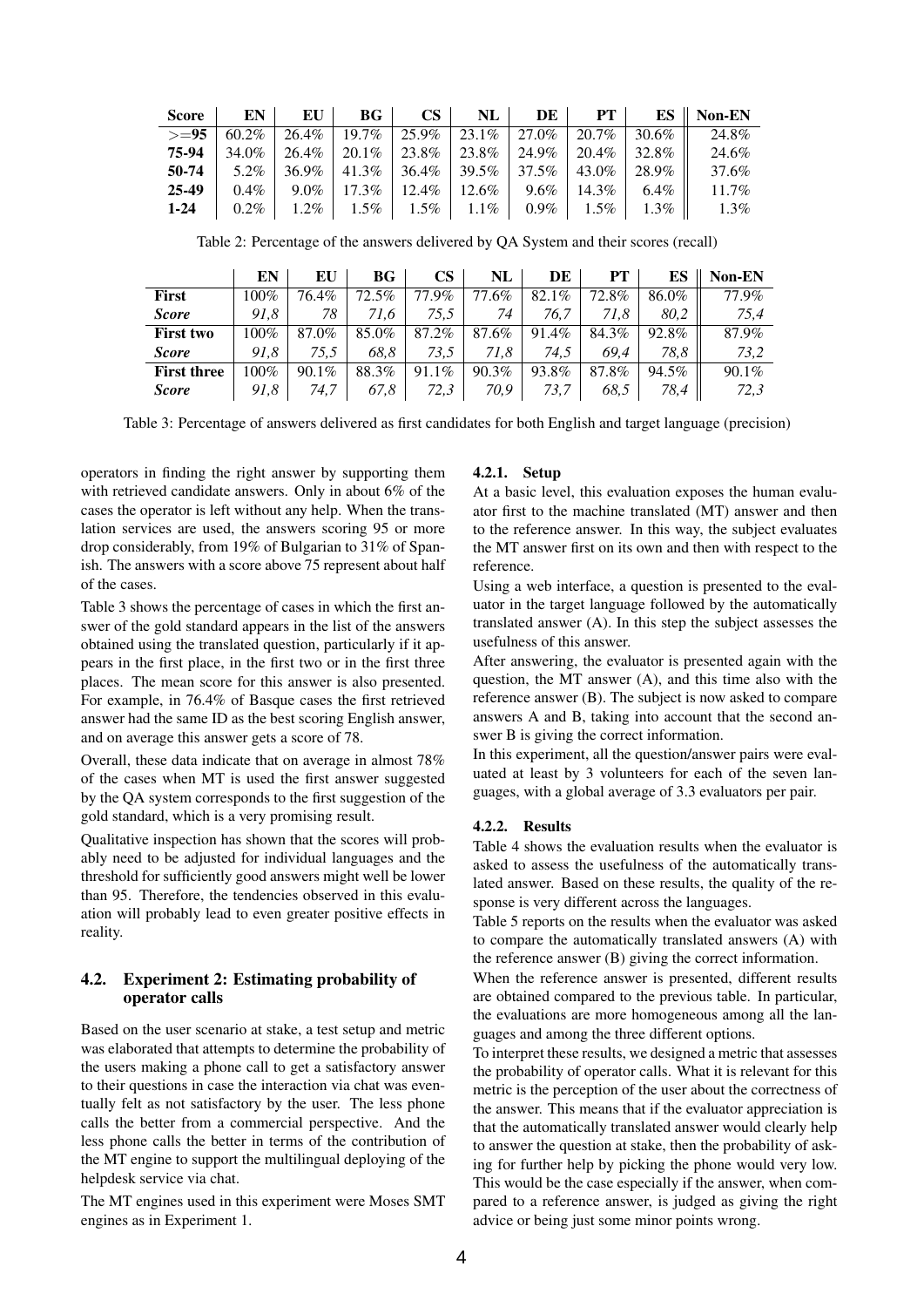|                          | EU       | BG <sub>f</sub> | <b>CS</b> | NL    | DE    | <b>PT</b> | ES    | Avg.  |
|--------------------------|----------|-----------------|-----------|-------|-------|-----------|-------|-------|
| It would clearly help    |          |                 |           |       |       |           |       |       |
| me solve my problem      | $30.7\%$ | $48.1\%$        | $49.5\%$  | 24.7% | 37.3% | 12.4%     | 65.3% | 38.3% |
| / answer my question     |          |                 |           |       |       |           |       |       |
| It might help, but would |          |                 |           |       |       |           |       |       |
| require some thinking    | $47.7\%$ | 43.6%           | 35.2%     | 43.4% | 41.4% | 35.3%     | 26.3% | 39.0% |
| to understand it         |          |                 |           |       |       |           |       |       |
| It is not helpful /      |          |                 |           |       |       |           |       |       |
| I don't understand it    | 21.7%    | 8.3%            | 15.3%     | 31.6% | 21.3% | 52.3%     | 8.3%  | 22.7% |

Table 4: Assessment of the usefulness of the translated answers

|                               |       | BG         | CS        | NL               | DE                                  | PТ    | ES                    | Avg. |
|-------------------------------|-------|------------|-----------|------------------|-------------------------------------|-------|-----------------------|------|
| A gives the right advice      | 25.7% | 35.0%      |           | $42.2\%$   25.6% | 43.2%                               | 22.9% | $1.45.3\%$ $1.34.3\%$ |      |
| A gets minor points wrong     | 37.7% | $44.3\%$ 1 | $131.9\%$ | $35.9\%$         | $\vert$ 33.4% $\vert$ 23.2% $\vert$ |       | 22.3%    32.7%        |      |
| A gets important points wrong | 36.7% | 20.7%      | $125.9\%$ | 38.4%            | 23.4%                               | 54.0% | $32.3\%$    33.1\%    |      |

Table 5: Assessment of the translated answer against the reference answer

| MT answer judged alone                       | MT answer compared with reference answer | Probability |
|----------------------------------------------|------------------------------------------|-------------|
| Solves my problem                            | Gets the right advice                    | low         |
| Solves my problem                            | Gets minor points wrong                  | low         |
| Would require some thinking to understand it | Gets the right advice                    | low         |
| Would require some thinking to understand it | Gets minor points wrong                  | medium      |
| Solves my problem                            | Gets important points wrong              | high        |
| Would require some thinking to understand it | Gets important points wrong              | high        |
| Is not helpful / I don't understand it       | Gets the right advice                    | high        |
| Is not helpful / I don't understand it       | Gets minor points wrong                  | high        |
| Is not helpful / I don't understand it       | Gets important points wrong              | high        |

Table 6: The metric with the probability of calling an operator

| Probability   EU   BG   CS |  |  | $NL$   $DE$ | $PT$ |                                                                          | $ES \parallel Avg.$ |
|----------------------------|--|--|-------------|------|--------------------------------------------------------------------------|---------------------|
| low                        |  |  |             |      | $33.3\%$   47.4\%   54.5\%   30.4\%   47.8\%   21.5\%   60.4\%    42.2\% |                     |
| medium                     |  |  |             |      | $28.1\%$ 30.6\%   17.9\%   21.9\%   22.0\%   15.8\%   7.0\%    20.5\%    |                     |
| high                       |  |  |             |      | $37.0\%$   22.0\%   27.5\%   47.7\%   30.1\%   62.7\%   32.7\%    37.1\% |                     |

Table 7: Aggregated results of the metric providing the probability of calling an operator

Table 6 shows the probability of calling an operator for each different possibility.

Finally, Table 7 combines the results of the previous tables and report on the probability of calling an operator.

### 4.3. Experiment 3: User ranking

In another experiment that follows the basic setup of Experiment 2, yet comparing three MT engines, we wanted to see how the user assessment relates to the difference between the engines (called Pilot 0, Pilot 1, and Pilot 2 or P0, P1, P2 for short)<sup>5</sup> performance in terms of BLEU scores.

In this evaluation, instead of rating the usefulness, we asked evaluators to rank the three different translations delivered by Pilot 0, Pilot 1 and Pilot 2, which is common practice in human MT evaluation, e.g., as performed in the WMT Shared Tasks.

### 4.3.1. Setup

In a web form, one question at a time is presented, followed by the manually translated answer and by the three answers generated by Pilot 0, Pilot 1 and Pilot 2 (anonymized as "A", "B" and "C", in random order, so the evaluation is blind). The subject is asked to read the reference answer and the three following answers. Then, being told to suppose that the reference answer is correct, the evaluator is asked to rank the three answers from best to worst. It is possible to assign the same rank to more than one answer. The precise instructions to the annotators were (presented in their mother tongue):

Read the following three alternative answers and rate them from best to worst.

If you think two answers have the same quality, you can assign the same number twice or more.

For example, you can rate answers A-B-C as 1-2- 3 or 2-1-3 or 2-2-1 or 1-1-1 or any other combination of these numbers that you find appropriate.

<sup>5</sup>While the Pilot 0 systems are the Moses SMT baselines used in experiment 2, the Pilot 1 engines are slightly "deeper" MT systems as documented in (Popel et al., 2015b) while Pilot 2 engines were MT systems extended by lexical semantic knowledge, see (Popel et al., 2015a).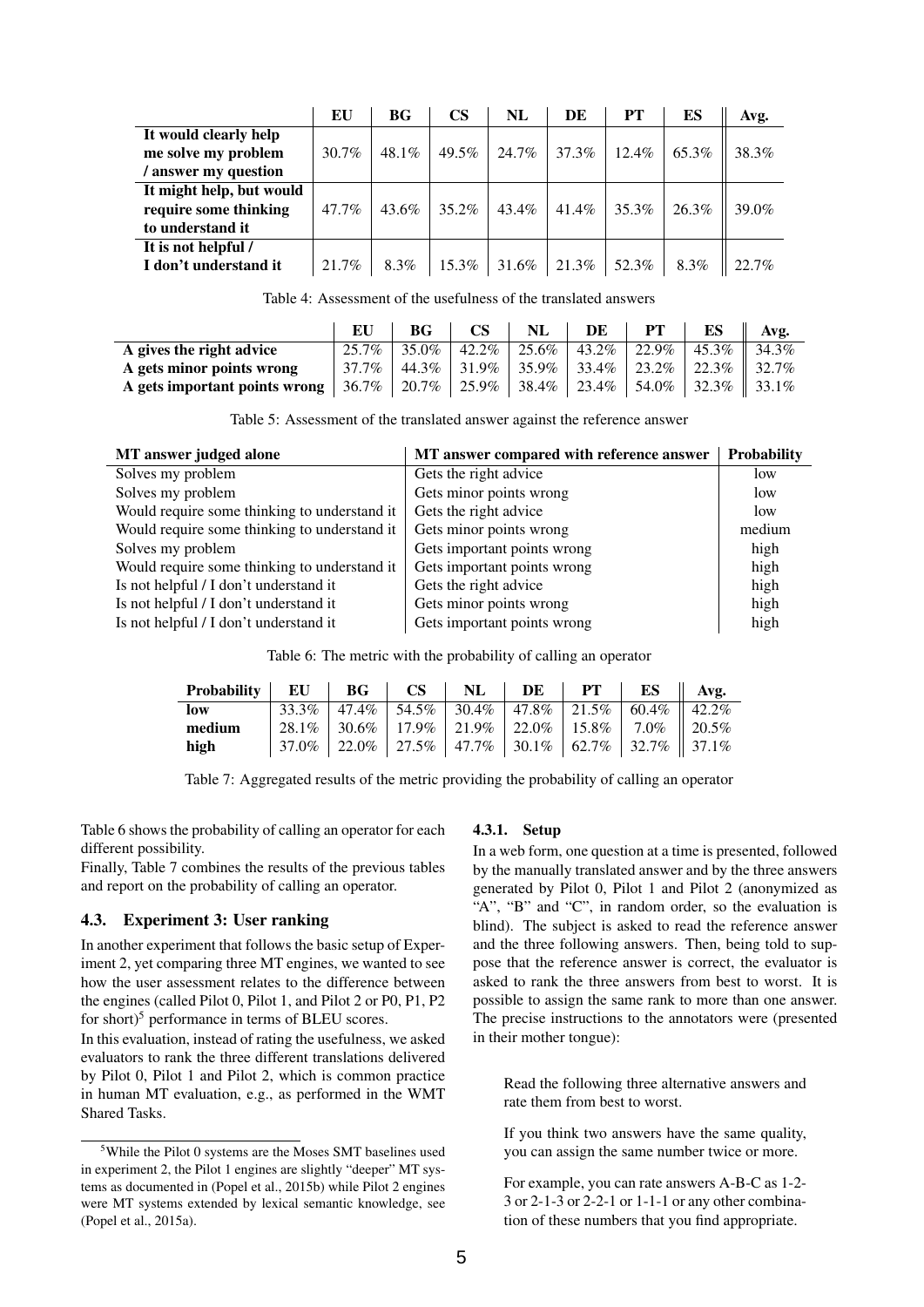|  | EU BG CS NL DE PT ES                                                                         |  |  |  |
|--|----------------------------------------------------------------------------------------------|--|--|--|
|  | <b>P0</b>   1.31   1.94   2.17   1.87   2.35   2.33   2.15                                   |  |  |  |
|  |                                                                                              |  |  |  |
|  | <b>P1</b> 2.27 2.09 2.22 2.03 2.39 2.42 2.36<br><b>P2</b> 1.93 2.12 2.07 1.81 2.33 2.18 1.78 |  |  |  |

Table 8: Average score for the three pilots (1 best, 3 worst)

|                                          | EU    | BG <sub>r</sub> | CS    | NL    | DE    | PТ    | ES    |
|------------------------------------------|-------|-----------------|-------|-------|-------|-------|-------|
| P2 better than P1 and P0 $(\%)$          | 12.68 | 7.18            | 12.00 | 26.83 | 26.83 | 31.93 | 53.98 |
| P2 equal to P1 and better than P0 $(\%)$ | 1.09  | 5.09            | 23.00 | 13.17 | 2.44  | 7.83  | 5.54  |
| P2 equal to P0 and better than P1 $(\%)$ | 6.88  | 9.72            | 5.00  | .46   | 4.88  | 5.72  | 5.19  |
| P2 equal to P1 and P0 $(\%)$             | 11.59 | 36.34           | 23.50 | 3.41  | 37.56 | 15.96 | 7.27  |
| <b>Total</b>                             | 32.24 | 58.33           | 63.50 | 44.87 |       | 61.44 | 71.98 |

Table 9: Comparison between pilots: when Pilot 2 performs better

|                                    | EU    | $_{\rm BG}$ | CS    | NL    | DE    | PТ    | ES    |
|------------------------------------|-------|-------------|-------|-------|-------|-------|-------|
| a) P2 better than P0 $(\% )$       | 15.22 | 13.89       | 37.00 | 46.09 | 29.27 | 46.08 | 62.29 |
| b) P2 worse than P0 $(\%)$         | 63.04 | 28.01       | 31.50 | 48.26 | 27.76 | 27.11 | 22.49 |
| c) P2 equal to P0 $(\%)$           | 21.74 | 58.10       | 31.50 | 5.65  | 42.93 | 26.81 | 15.22 |
| d) P2 better or same as P0 $(\%)$  | 36.96 | 71.99       | 68.50 | 51.74 | 72.20 | 72.89 | 77.51 |
| e) P2 better ignoring ties $(\% )$ | 26.09 | 42.21       | 52.75 | 48.92 | 51.47 | 59.49 | 69.90 |

Table 10: Comparison between Pilot 2 and Pilot 0

|                                   | EU    | BG-   | CS    | NL    | DE    | PТ    | ES    |
|-----------------------------------|-------|-------|-------|-------|-------|-------|-------|
| a) P2 better than P1 $(\%)$       | 52.54 | 22.69 | 21.50 | 45.22 | 32.20 | 45.48 | 71.98 |
| b) P2 worse than P1 $(\%)$        | 11.59 | 25.00 | 10.50 | 28.70 | 23.85 | 15.36 | 8.30  |
| c) P2 equal to P1 $(\%)$          | 35.87 | 52.31 | 68.00 | 26.09 | 43.09 | 39.16 | 19.72 |
| d) P2 better or same as P1 $(\%)$ | 88.41 | 75.00 | 89.50 | 71.30 | 76.10 | 84.64 | 91.70 |
| e) P2 better ignoring ties $(\%)$ | 70.48 | 47.97 | 55.50 | 58.26 | 54.89 | 65.06 | 81.83 |

Table 11: Comparison between Pilot 2 and Pilot 1

#### 4.3.2. Results

Table 8 shows the average score obtained with the ranking, where 1 means best and 3 worst. This table offers a first insight in the performance of the different pilots.

For all the languages, Pilot 1 answers obtain a worse score than Pilot 0. For Basque, Pilot 2 shows an improvement over Pilot 1, but not over Pilot 0. For Bulgarian, the best results are obtained by Pilot 0, followed by Pilot 1. For the remaining five languages, Pilot 2 outperforms both Pilot 1 and Pilot 0.

Table 9 shows more detailed information on the performance of Pilot 2 in comparison with the other two pilots. The first row presents the percentage of how many times Pilot 2 translations were ranked above both Pilot 1 and Pilot 0. The second and third row show the percentage of cases where Pilot 2 obtained the same rank as one of the two pilots and better than the one. The next row accounts for the cases where the three pilots got the same rank. Finally, the last row sums up the results of previous rows and reports on how often Pilot 2 translations were ranked equal or above the other two pilots. For 5 languages, namely Bulgarian, Czech, German, Portuguese and Spanish, Pilot 2 performs better or has the same performance than the other two pilots. The language that presents the best results is Spanish with 71.97%, with 53.98% of translations ranked above both Pilot 1 and Pilot 0.

Table 10 and Table 11 show the comparison between Pilot 2 and Pilot 0, and between Pilot 2 and Pilot 1, respectively. Let's focus now on Table 10. As we can see in row *c*), the percentage of ties differs across languages: the Dutch Pilot 2 was evaluated as equal to Pilot 0 only in 5.65%, while for Bulgarian it was in 58.10% of the evaluations. Therefore, we cannot compare the relative quality of Pilot 2 and Pilot 0 only based on the number of cases when Pilot 2 was judged strictly better than Pilot 0 (row *a*), or only based on the number of cases when Pilot 2 was judged better or same as Pilot 0 (row *c*). Thus, in the last row *e*, we report the percentage of non-tying comparisons where Pilot 2 was judged better than Pilot 0, that is, *P2 better ignoring ties than P0 (%)* equals

$$
\frac{\#(P2 \text{ better than } P0)}{\#(P2 \text{ better than } P0) + \#(P2 \text{ worse than } P0)} \times 100\%
$$

Figures 3 and 4 provide a graphical representation of Tables 10 and 11, respectively. The languages (vertical bars) in the figures are sorted by the *better ignoring ties* scores, which are plotted as a dark blue square. We can see that for four languages, Pilot 2 is better than the respective Pilot 0 (the *better ignoring ties* score is higher than 50%). Also, all languages except for Basque have Pilot 2 at least as good as the respective Pilot 0 (the yellow bar reaches over 50%).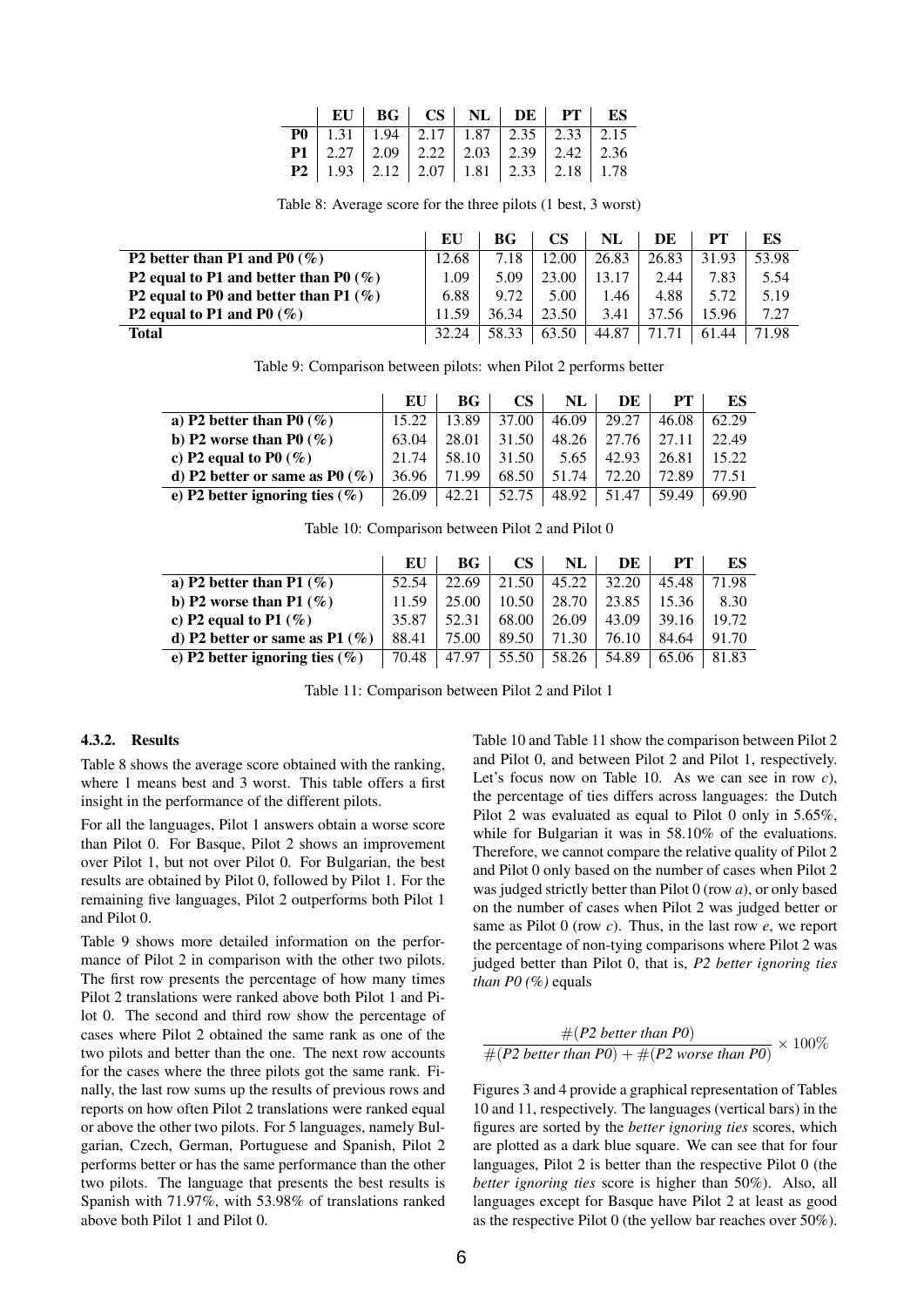From Figure 4 we can see that for all languages except for Bulgarian, Pilot 2 is better than Pilot 1.



Figure 3: Comparison of Pilot 2 and Pilot 0, breakdown of the human evaluation. In each bar, top, midlle and bottom segments represent, respectively, "worse than", "as good as" and "better than".



Figure 4: Comparison of Pilot 2 and Pilot 1, breakdown of the human evaluation. In each bar, top, middle and bottom segments represent, respectively, "worse than", "as good as" and "better than".

### 4.4. Experiment 4: Comparing user preferences with BLEU differences

We finally compared this human extrinsic evaluation data with the automatic intrinsic performance measure BLEU. Table 12 shows the BLEU scores of the three pilots and the difference between Pilot 2 and the other two Pilots.

Figures 5 and 6 present the BLEU difference (dark red bars) in relation to the difference between Pilots according to the human extrinsic evaluation (violet bars).

For this purpose, we scaled the *better ignoring ties* score (defined in Section 4.3.2.) to the same range as BLEU difference, that is  $\langle -100; +100 \rangle$ , which boils down to %(P2 better than  $PX$ ) - %(P2 worse than PX), where PX means Pilot 0 (in Figure 5) or Pilot 1 (in Figure 6). The languages (bars) in Figures 5 and 6 are sorted according to this human



Figure 5: Comparison of user evaluation results and BLEU scores for Pilot 2 and Pilot 0. In each pair of bars, the left and the right bars stand, respectively, for "human" and "automatic" evaluation.



Figure 6: Comparison of user evaluation results and BLEU scores for Pilot 2 and Pilot 1. In each pair of bars, the left and the right bars stand, respectively, for "human" and "automatic" evaluation.

evaluation (that is, in the same order as in Figures 3 and 4, respectively.)

It is interesting that BLEU differences almost always agree with the user ratings on the comparison of two systems. There are just three exception: German Pilot 2 vs. Pilot 0 (see Figure 5), and German and Bulgarian Pilot 2 vs. Pilot 1 (see Figure 6). For German, the user ratings are generally more in favor of Pilot 2 (unlike BLEU).

# 5. Conclusions

In this paper we have presented an innovative method to evaluate MT systems, taking into consideration real user context. We have shown a sequel of experiments that focuses on different aspects to be evaluated in different MT setups.

This extrinsic evaluation of Machine Translation systems created in QTLeap has compared the performance of three different MT systems for each one of the seven project languages.

The MT systems have been tested by volunteer subjects in a usage scenario of project partner HF, namely a chat-based PC helpdesk scenario (PcWizard).